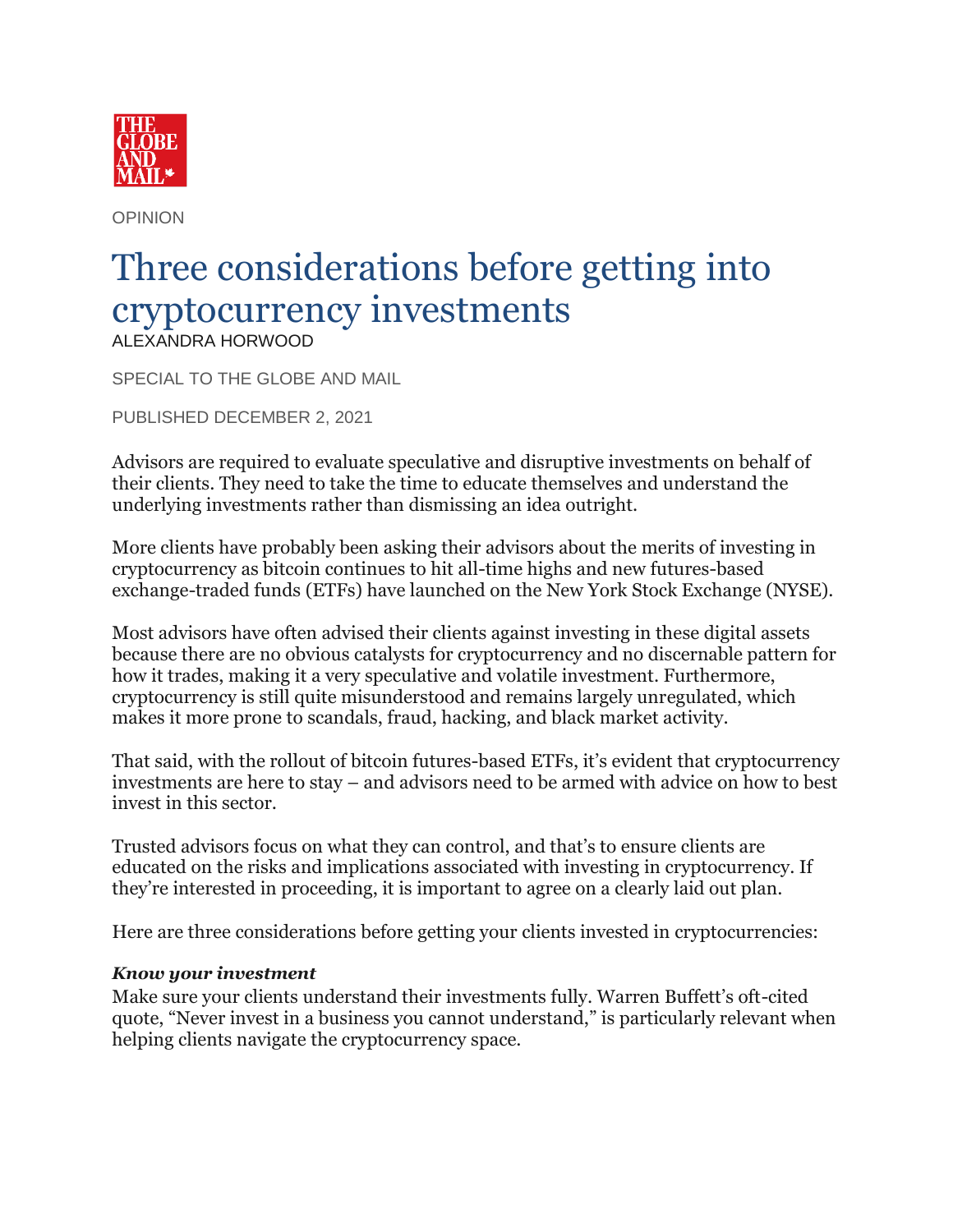Many investors hear the term "cryptocurrency" and want to be a part of the hype, but they often don't understand the underlying investment. There are several investment types in the digital space that tend to get lumped together.

There are different forms of cryptocurrencies that investors can choose from, with bitcoin being the most popular. Then, there are various blockchain companies that allow investors to store and transfer cryptocurrencies in a digital wallet. And non-fungible tokens – digital assets such as photos, videos, or artwork – have been rising in popularity as an investment option recently.

## *Focus on the time horizon*

As cryptocurrency is prone to high trading volatility, make sure you and your clients agree on a time horizon for the investment before taking the plunge. For example, will there be an agreement to buy and hold for a set period? Will there be an agreement to sell at a certain price?

Cryptocurrency is too speculative and volatile an investment for day trading, which is why agreeing on a time horizon before investing is paramount.

## *Mitigate the risks*

Make sure you assess the investment options to mitigate risk. Take gold investors, for example. Some will invest directly in individual mining companies such as producers, exploration, or royalty companies to gain exposure to gold. Others may choose a different path for gold exposure, such as investing in a gold ETF representing a basket of companies, or one that tracks the spot price of gold.

ETFs enable investors to manage risk better and can be a good way to gain exposure to an industry before selecting a specific investment.

Similar logic can apply to the cryptocurrency space. An investment in cryptocurrency doesn't necessarily have to mean putting all your eggs in one basket and investing in one particular digital currency.

In addition to the recently launched bitcoin futures-based ETFs on the NYSE, the Toronto Stock Exchange offers several ETFs that track bitcoin and cryptocurrencies.

ETFs represent a great option for beginner cryptocurrency investors to gain exposure to the industry and manage the associated risks effectively before selecting a particular investment.

Does cryptocurrency have more upside potential than risks? Will it see more widespread adoption? It's possible, especially after watching its meteoric rise during the past 10 years.

However, given that hackers have stolen billions off various cryptocurrency exchanges, and the fact that trading on these venues is anonymous, cryptocurrency fulfills a perfect need in the black market for funding illegal activities by drug cartels, kidnappers, and